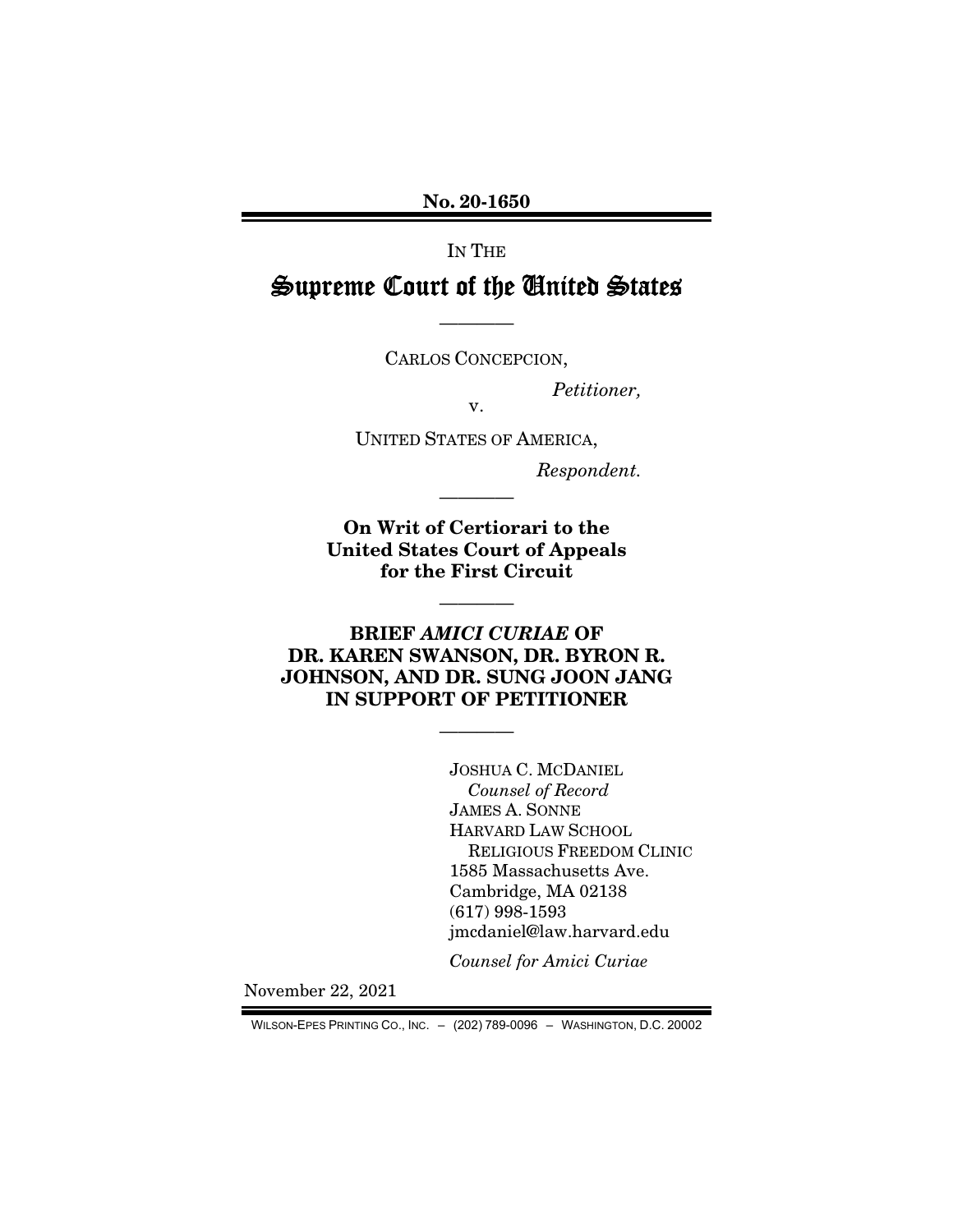## QUESTION PRESENTED

Whether, when deciding if it should "impose a reduced sentence" on an individual under section 404(b) of the First Step Act of 2018, 21 U.S.C. § 841 note, a district court must or may consider intervening legal and factual developments.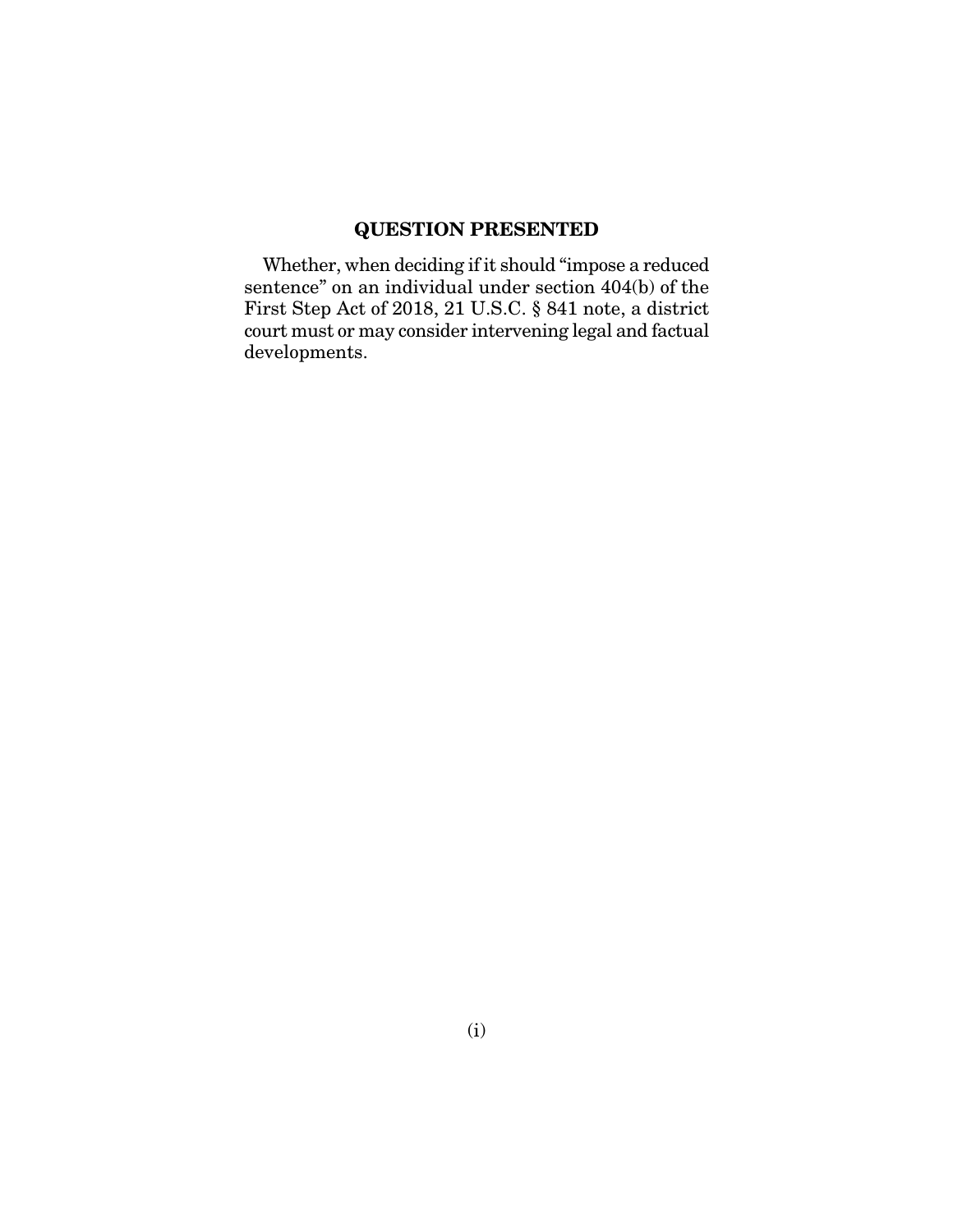## TABLE OF CONTENTS

|--|

| <b>QUESTION PRESENTED</b>                                                                                                         | $\mathbf{i}$   |
|-----------------------------------------------------------------------------------------------------------------------------------|----------------|
|                                                                                                                                   | iv             |
| INTEREST OF THE AMICI CURIAE                                                                                                      | $\mathbf{1}$   |
| <b>INTRODUCTION AND SUMMARY OF</b>                                                                                                | $\overline{2}$ |
|                                                                                                                                   | 4              |
| I. Religious ministries and chaplaincies<br>play an important role in prisoner                                                    | 4              |
| II. Sentencing judges can and often do con-<br>sider prisoners' faith-based growth and<br>rehabilitation as a mitigating factor   | 7              |
| III. Ignoring evidence of Petitioner's faith-<br>based transformation and good works<br>would flout the First Step Act's text and |                |
|                                                                                                                                   | 10             |
|                                                                                                                                   | 13             |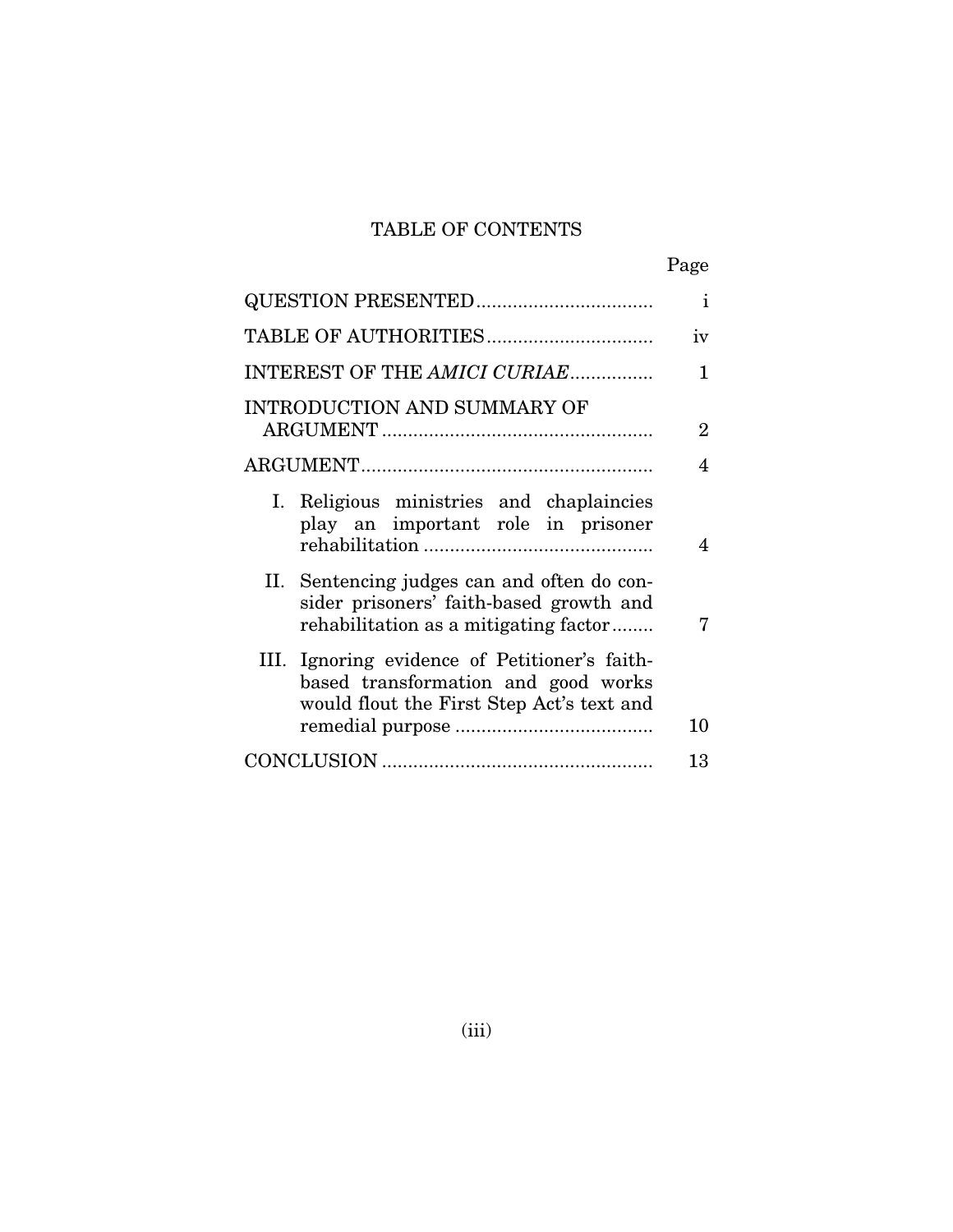## TABLE OF AUTHORITIES

 $\begin{tabular}{cc} \textbf{CASES} & \textbf{Page(s)}\\ \end{tabular}$ 

| Ayers v. Belmontes,                                                                            |       |
|------------------------------------------------------------------------------------------------|-------|
| United States v. Black,<br>No. 2:94-CR-15-FL-9, 2021 WL 297573                                 | 11    |
| United States v. Bolden,<br>No. 3:98-CR-107-CRS, 2021 WL 2228060                               |       |
| United States v. Concepcion,<br>991 F.3d 279 (1st Cir. 2021)                                   | 11    |
| United States v. Concepcion,<br>No. 07-10197-WGY, 2019 WL 4804780                              | 11    |
| United States v. Cotton,<br>No. 6:00-CR-60029-01, 2021 WL<br>1390403 (W.D. La. Apr. 12, 2021)  | 11    |
| United States v. Damer,<br>910 F.2d 1239 (5th Cir. 1990)                                       | 9     |
| United States v. Davis,<br>763 F. Supp. 645 (D.D.C. 1991)                                      | 7     |
| United States v. Glover,<br>No. 07-CR-00152-4 (ESH), 2020 WL<br>4923635 (D.D.C. Aug. 21, 2020) | 9, 10 |
| United States v. Hasanoff,<br>No. 10-CR-162 (KMW), 2020 WL<br>6285308 (S.D.N.Y. Oct. 27, 2020) | 7     |

iv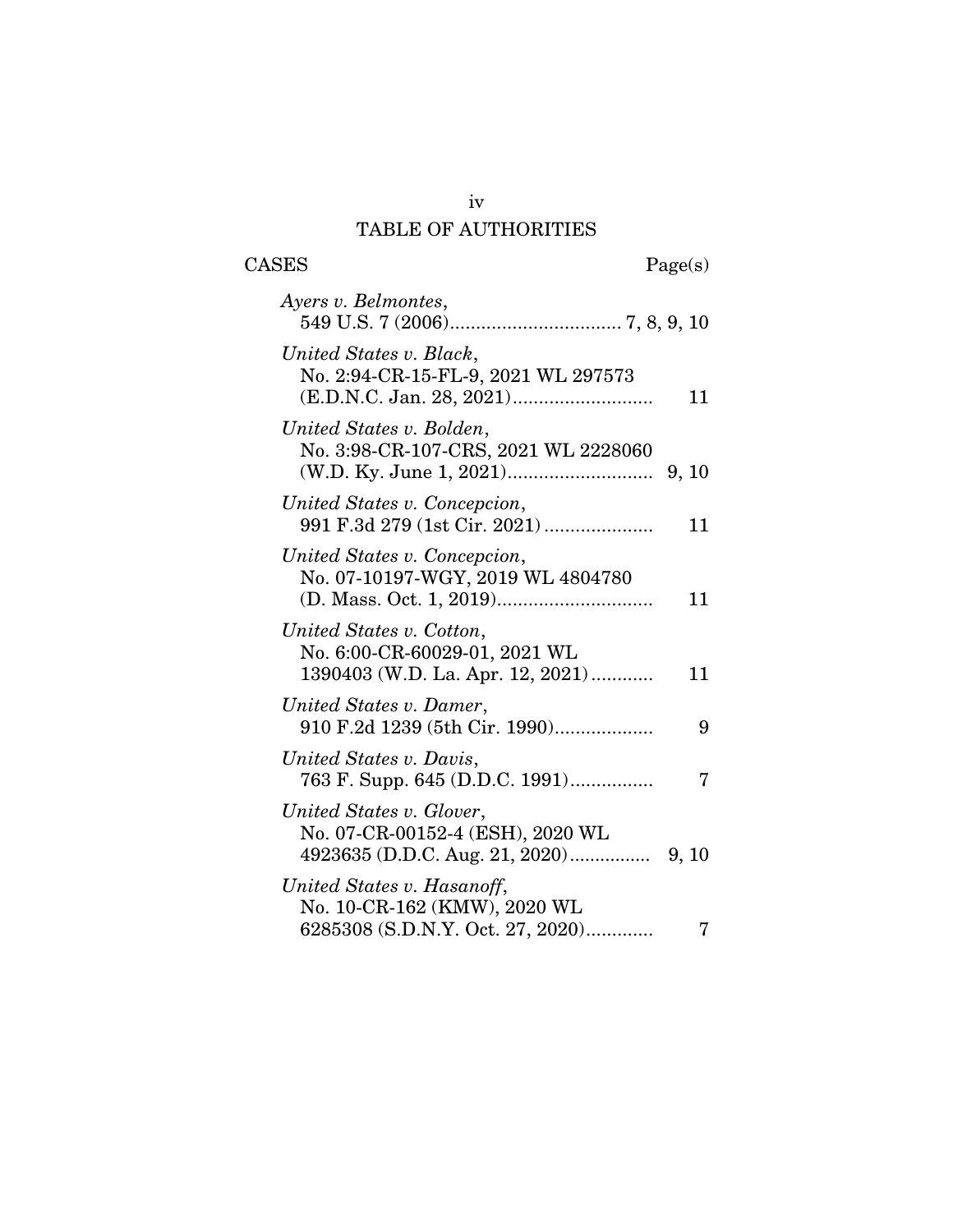# TABLE OF AUTHORITIES—Continued

| United States v. Herrera-Genao,<br>No. 07-454, 2021 WL 2451820                                 | 9  |
|------------------------------------------------------------------------------------------------|----|
| United States v. Knight,<br>No. 1:98cr03, 2021 WL 266341                                       | 11 |
| United States v. Lawrence,                                                                     | 12 |
| United States v. Lawrence,<br>735 F.3d 385 (6th Cir. 2013)                                     | 9  |
| United States v. Marks,<br>455 F. Supp. 3d 17 (W.D.N.Y. 2020)                                  | 9  |
| United States v. Marshall,<br>No. 3:10-CR-30017-RAL, 2021 WL<br>1017489 (D.S.D. Mar. 17, 2021) | 9  |
| United States v. McDougal,<br>16 F. Supp. 2d 1047, 1049                                        | 7  |
| United States v. Nagi,<br>No. 06-CR-20465, 2021 WL 5114579                                     |    |
| United States v. Navarro,<br>No. 4:11-CR-000196, 2021 WL 3603587                               | 9  |
| United States v. Pardue,<br>466 F. App'x 527 (6th Cir. 2012)                                   | 9  |
| United States v. Roper,<br>No. 3:08-CR-59, 2020 WL 5200827                                     | 11 |

v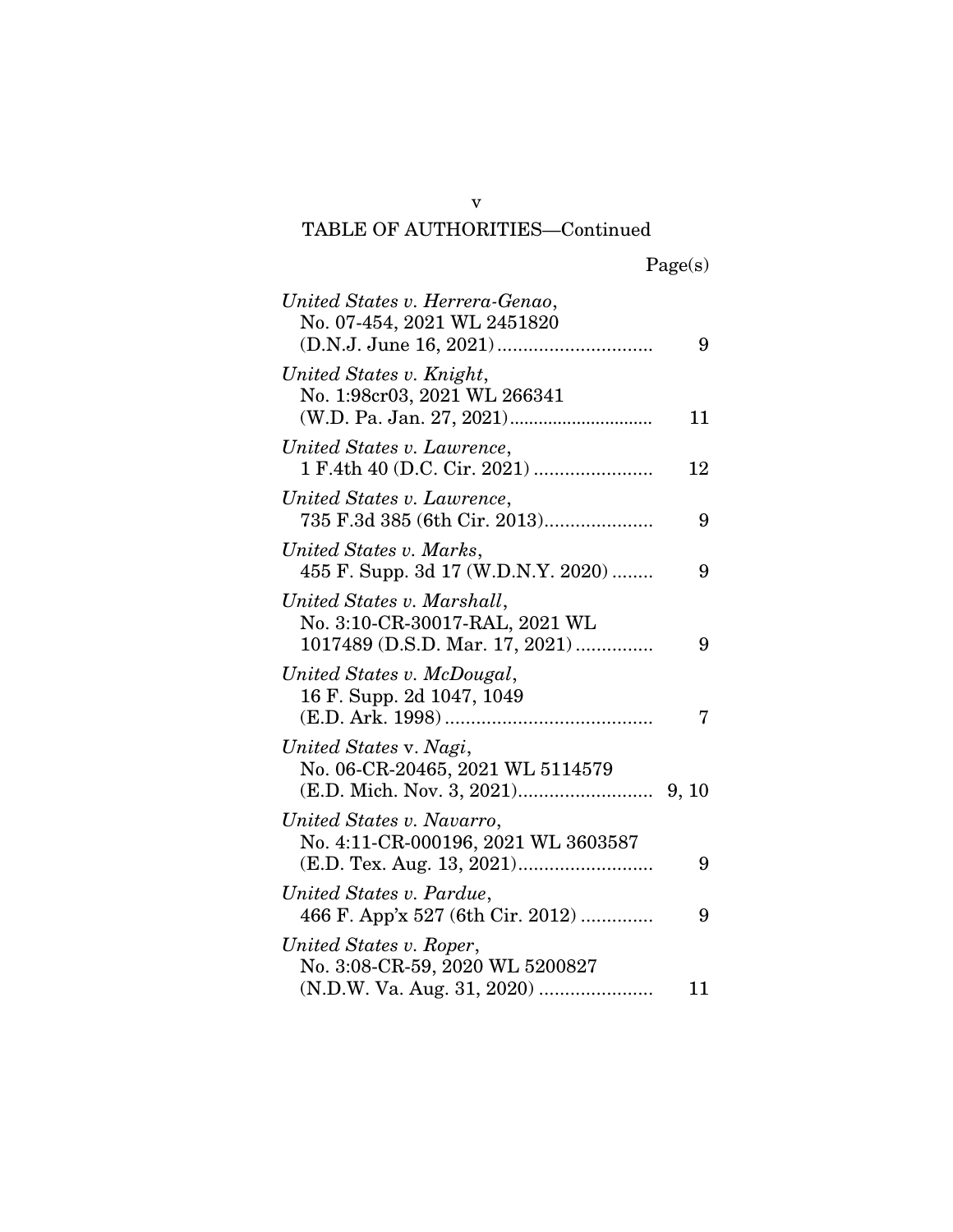## vi TABLE OF AUTHORITIES—Continued

| United States v. Suazo,<br>No. 17-53(3) ADM/HB, 2021 WL 83270                                  | 9  |
|------------------------------------------------------------------------------------------------|----|
| United States v. Torres,<br>464 F. Supp. 3d 651, 663 (S.D.N.Y. 2020) 9, 10                     |    |
| United States v. Walker,<br>920 F.2d 513 (8th Cir. 1990)                                       | 9  |
| United States v. White,                                                                        | 13 |
| United States v. Whitener,<br>No. 3:90-CR-85-MOC-1, 2021 WL<br>2227330 (W.D.N.C. June 2, 2021) | 9  |
| Zant v. Stephens,                                                                              | 8  |
| STATUTES AND GUIDELINES                                                                        |    |
|                                                                                                | 12 |
|                                                                                                |    |
|                                                                                                | 12 |
|                                                                                                | 12 |
| First Step Act, Pub. L. No. 115-391,<br>Title IV, 132 Stat. 5194  2, 10, 11, 12, 13            |    |
|                                                                                                |    |
| § 404(b), 132 Stat. 5222  2, 3, 4, 11, 12                                                      |    |
|                                                                                                | 8  |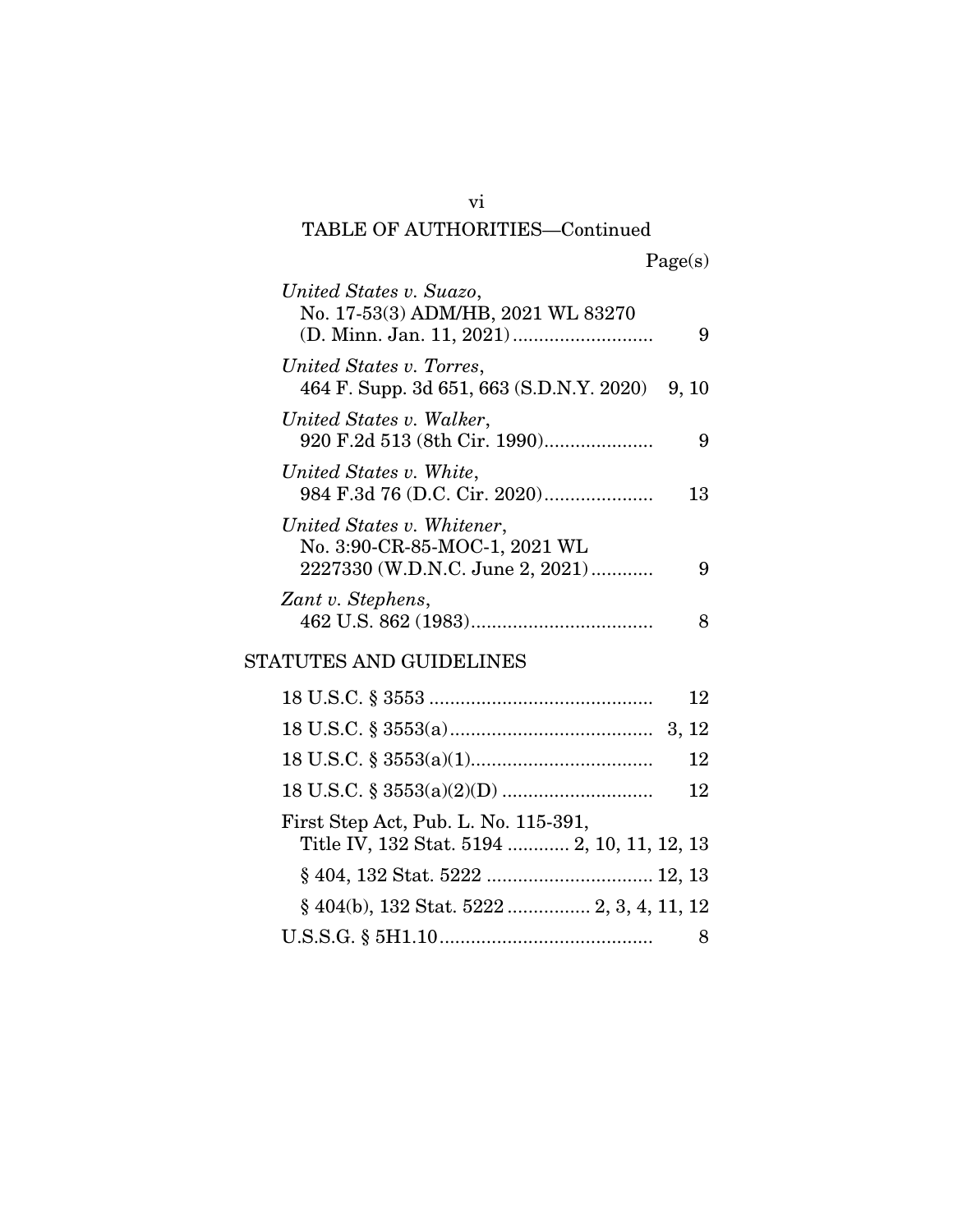## TABLE OF AUTHORITIES—Continued

# OTHER AUTHORITIES Page(s)

| 164 Cong. Rec. S7021 (daily ed. Nov. 15,<br>2018)                                                                                                                                                                                                       | 13             |
|---------------------------------------------------------------------------------------------------------------------------------------------------------------------------------------------------------------------------------------------------------|----------------|
| Byron Johnson, More God, Less Crime:<br>Why Faith Matters and How It Could                                                                                                                                                                              | $\overline{2}$ |
| Byron R. Johnson & David B. Larson, The<br>InnerChange Freedom Initiative: A<br>Preliminary Evaluation of a Faith-Based<br>Prison Program, Center for Research on<br>Religion and Urban Civil Society (2003),<br>https://perma.cc/C2YH-H2LS             | 6              |
| Byron R. Johnson et.al., New Hope for<br>Offender Rehabilitation: Assessing the<br>Correctional Trauma Healing Program,<br>Program on Prosocial Behavior Institute<br>for Studies of Religion, Baylor Univer-<br>sity, 1 (Mar. 2021), https://perma.cc/ | 6,7            |
| George Walters-Sleyon, Studies on Religion<br>and Recidivism: Focus on Roxbury,<br>Dorchester, and Mattapan, 21 Trotter                                                                                                                                 | 7              |
| Grant Duwe & Byron R. Johnson, The<br><b>Effects of Prison Visits from Community</b><br>Volunteers on Offender Recidivism, 96                                                                                                                           | 6              |
| In-Prison Programs, Prison Fellowship<br>https://perma.cc/WAH7-4JUG                                                                                                                                                                                     | 4              |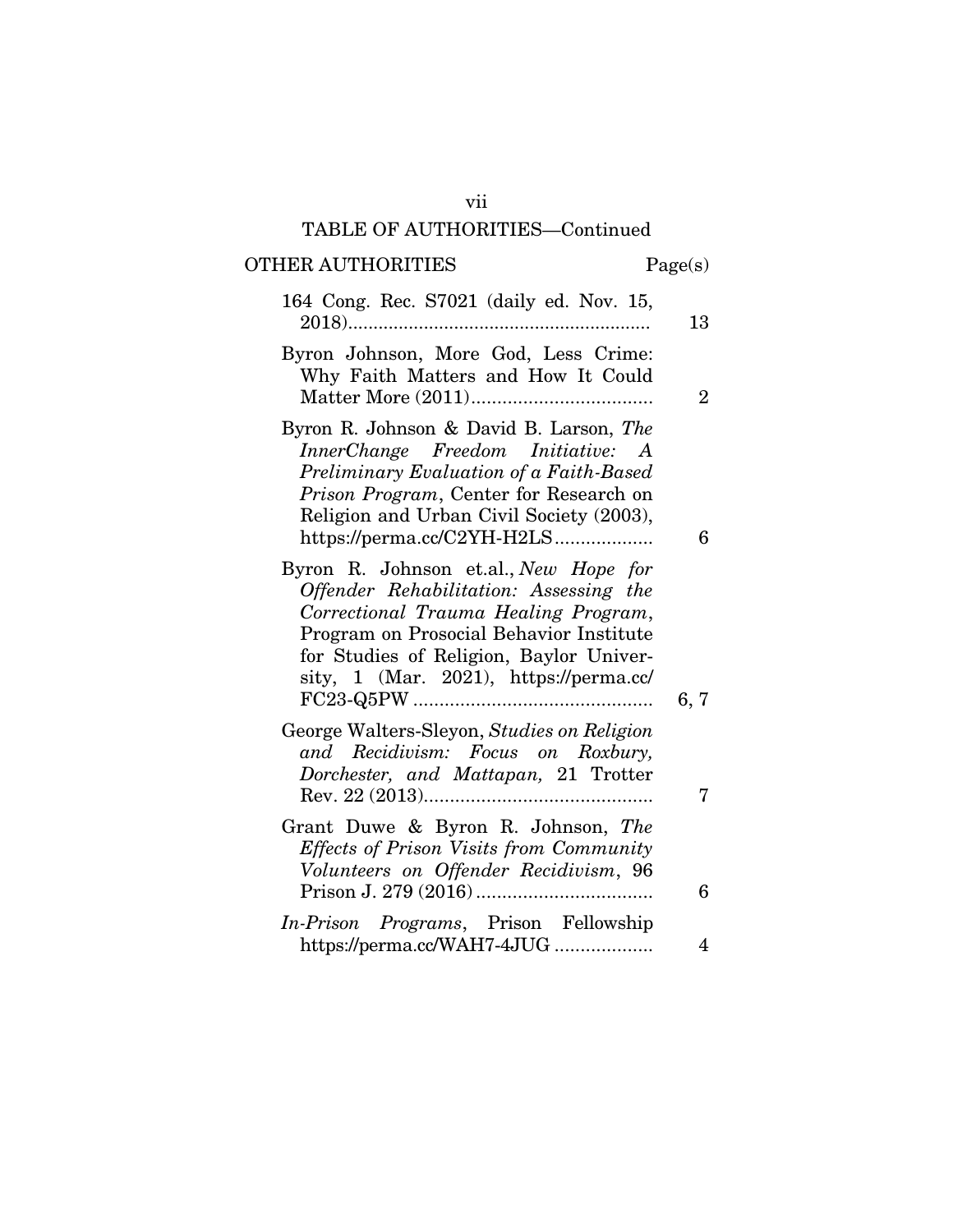## viii

# TABLE OF AUTHORITIES—Continued

Page(s)

| Lennie Spitale and Karen K. Swanson,                                                                                                                                                                |             |
|-----------------------------------------------------------------------------------------------------------------------------------------------------------------------------------------------------|-------------|
| Released: Preparing for Your Incarcer-<br>ated Loved One's Return Home (2015)                                                                                                                       | $\mathbf 1$ |
| Lynn O. Cooper and Karen Swanson,<br>All Rise: Ministry with Justice-Involved                                                                                                                       | 1           |
| Michael Hallett et al., The Angola Prison<br>Seminary: Effects of Faith-Based<br>Ministry on Identity Transformation,<br>Desistance, and Rehabilitation (2018)                                      | 2, 5        |
| Michael Hallett & Byron Johnson, A<br>Church Without Walls, Behind Walls:<br>How Evangelicals are Transforming<br>American Prisons, Public Discourse (Oct.<br>25, 2021), https://perma.cc/7Z4R-4CD2 | 6           |
| Prison Fellowship Academy, Prison Fellow-<br>ship, https://perma.cc/4BD3-DW85                                                                                                                       | 5           |
| Roy L. Bergeron, Jr., Faith on the Farm:<br>An Analysis of Angola Prison's Moral<br>Rehabilitation Program Under the Estab-<br>lishment Clause, 71 La. L. Rev. 1221                                 | 5           |
| Sharing God's Grace and Jesus' Love to<br>Incarcerated Individuals Through Correc-<br>tional Ministry, Correctional Ministries<br>Institute, https://perma.cc/Z5GQ-5PC4                             | 5           |
| Sung Joon Jang et al., Religion and Miscon-<br>duct in "Angola" Prison: Conversion, Con-<br>gregational Participation, Religiosity, and<br>Self-Identities, 35 Just. Q. 1, 3 (2017)                 | 4           |
|                                                                                                                                                                                                     |             |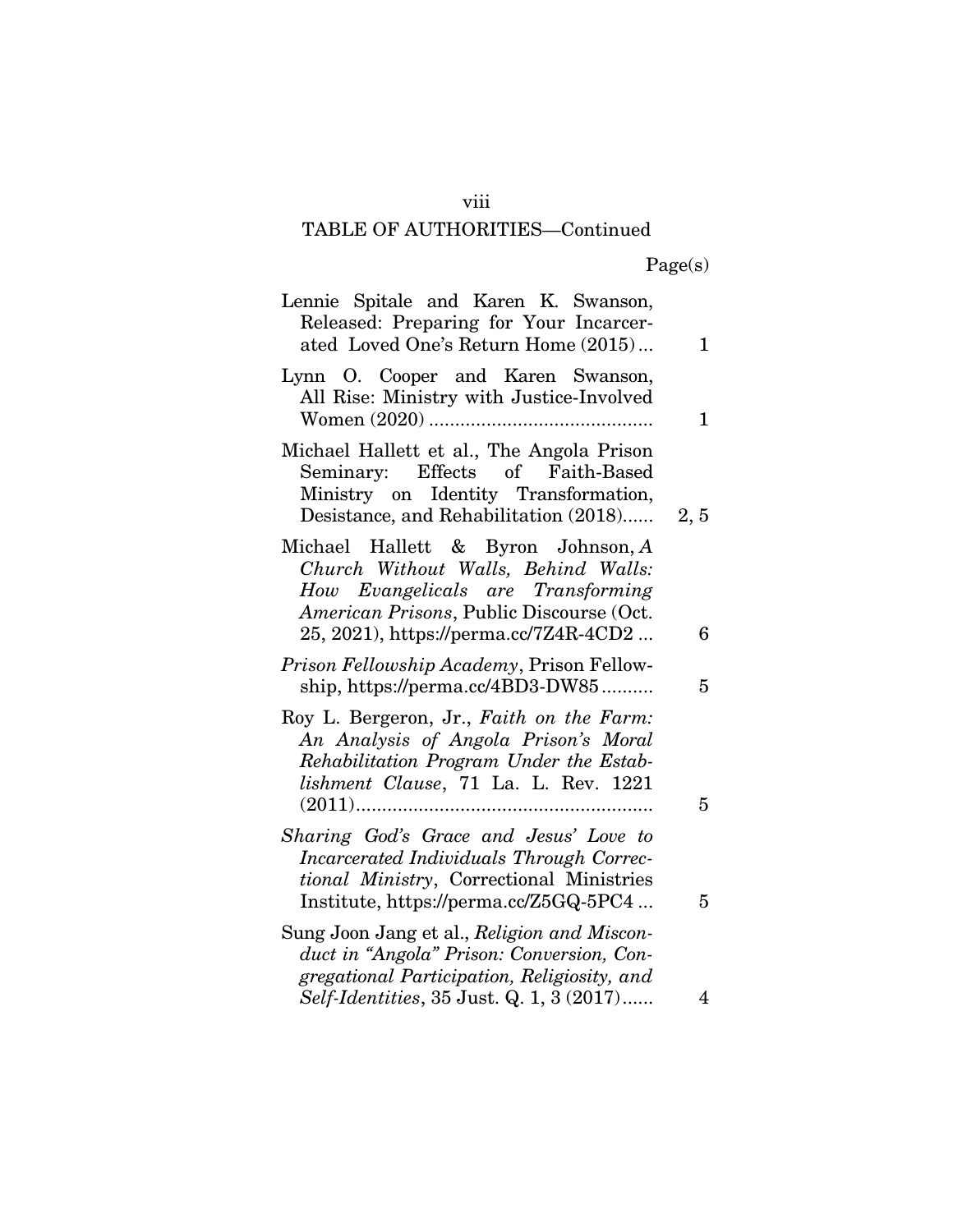### INTEREST OF THE *AMICI CURIAE1*

*Amici* are scholars with expertise in prisoner rehabilitation and the efficacy of faith-based prison ministries.

Dr. Karen Swanson is the Director of the Correctional Ministries Institute at Wheaton College's Billy Graham Center. The Institute trains individuals to lead prisoners to repentance and faith in Jesus Christ, mentor them in prison and following their release, and work to influence the criminal justice system to embody Christian principles. Dr. Swanson is also co-founder of the Correctional Ministries and Chaplains Association. She holds faculty status in Wheaton College's Christian Formation and Ministries Department. Dr. Swanson has developed and taught courses in correctional ministry, presented multiple workshops, and provides volunteer correctional ministry training. She is a coauthor of Released: Preparing for Your Incarcerated Loved One's Return Home (2015) and All Rise: Ministry With Justice-Involved Women (2020).

Dr. Byron Johnson is Distinguished Professor of the Social Sciences at Baylor University. He is the founding director of the Baylor Institute for Studies of Religion as well as director of the Program on Prosocial Behavior. He is a leading authority on the scientific study of religion, the efficacy of faith-based organizations, and criminal justice. His recent publications have examined the impact of faith-based programs on recidivism reduction and prisoner reentry. Dr. Johnson has been the principal investigator on grants from private foundations as well as the Department of

<sup>&</sup>lt;sup>1</sup> No counsel for a party authored any portion of this brief or made any monetary contribution intended to fund its preparation or submission. All parties have consented to the filing of this brief.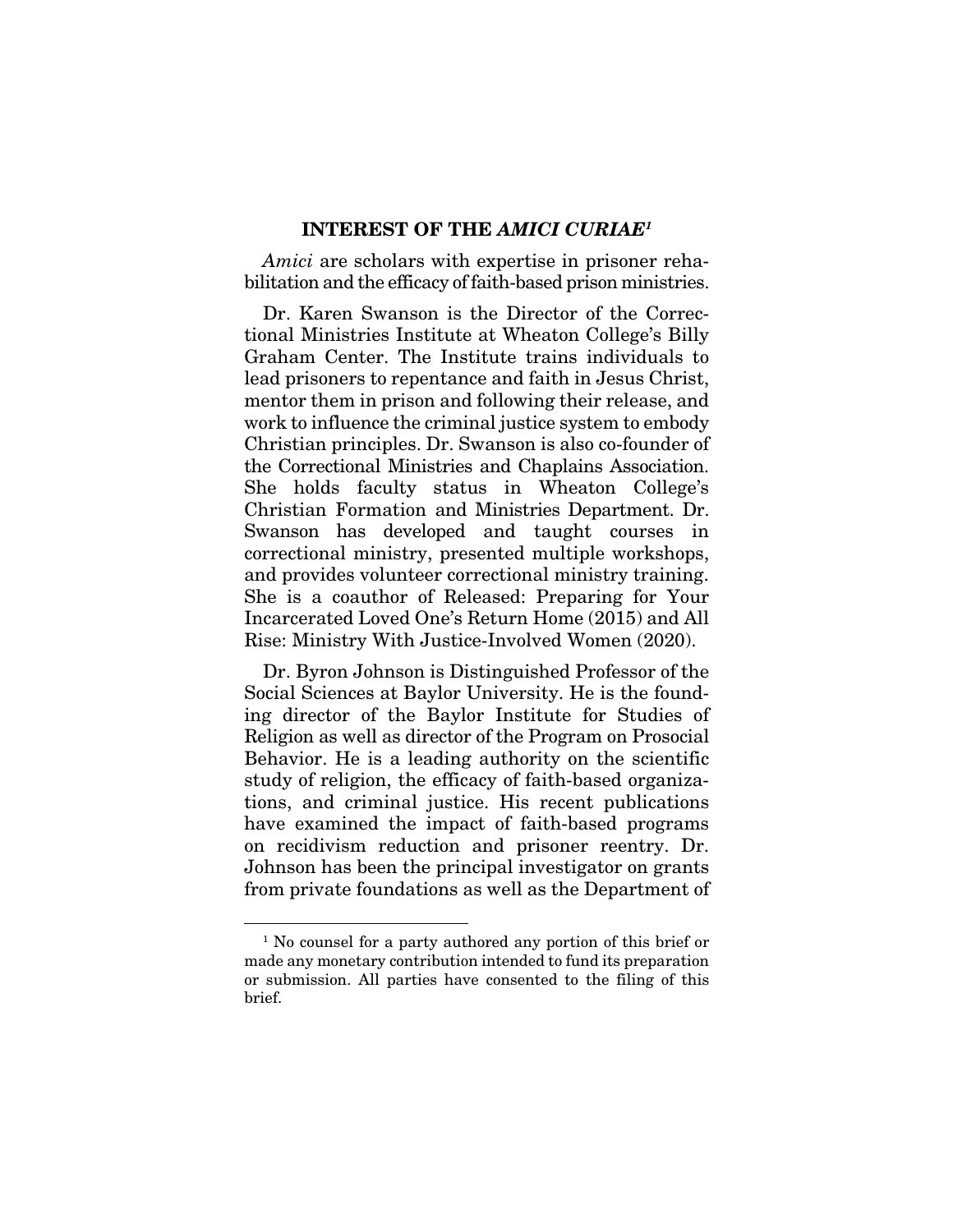Justice, Department of Labor, Department of Defense, National Institutes of Health, and the United States Institute for Peace. He is the author of more than 250 articles and a number of books including More God, Less Crime: Why Faith Matters and How It Could Matter More (2011) and The Angola Prison Seminary: Effects of Faith-Based Ministry on Identity Transformation, Desistance, and Rehabilitation (2016).

Dr. Sung Joon Jang is Research Professor of Criminology and co-director of the Program on Prosocial Behavior at Baylor University. Dr. Jang's areas of research include crime and deviance, juvenile delinquency, drug use, religiosity and spirituality, and mental health. Dr. Jang has also served as principal investigator or co-principal investigator on numerous grants from private foundations, as well as the U.S. Department of Justice's Office of Juvenile Justice and Delinquency Prevention.

As experts who have studied and witnessed the crucial role faith-based ministries play in prisoner rehabilitation, *amici* have an interest in the correct interpretation and application of the First Step Act, Pub. L. No. 115-391, Title IV, 132 Stat. 5194. *Amici*  submit this brief to highlight the nature and rehabilitative benefits of faith-based prison programs and to explain why interpreting the Act to require district courts to take those benefits into account would promote the Act's text and remedial purpose and accord with longstanding sentencing practice.

### INTRODUCTION AND SUMMARY OF ARGUMENT

In support of his motion for a reduced sentence under section 404(b) of the First Step Act, Petitioner Carlos Concepcion submitted a letter from his prison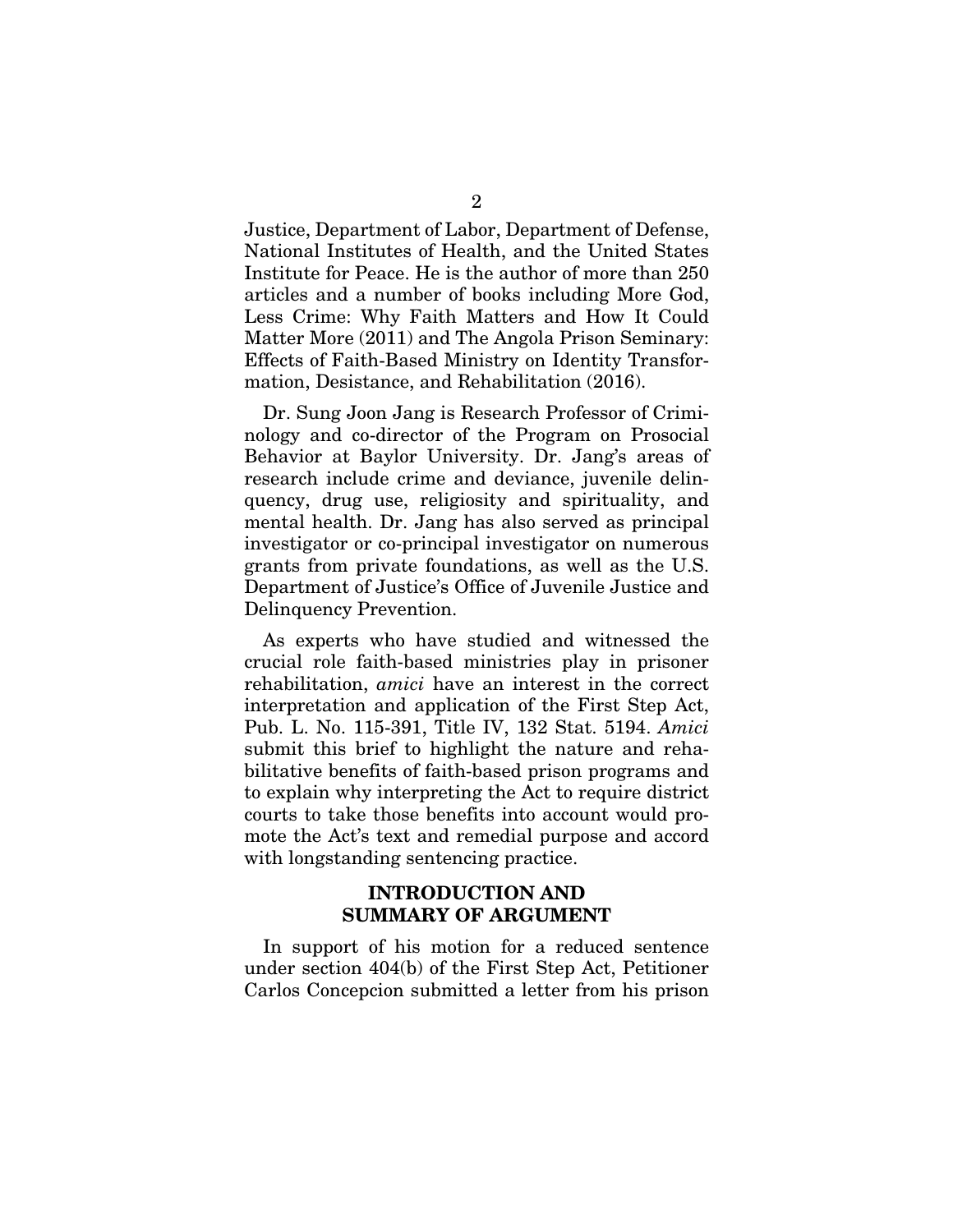chaplain. In the letter, the chaplain highlighted how Mr. Concepcion had "served his [prison] faith community for several years," "dedicated [himself] to spiritual growth," and "encourage[d] other individuals at the institution." C.A. J.A. 110. Because this evidence spoke directly to Mr. Concepcion's character and rehabilitation, it would ordinarily be highly relevant to a district court's sentencing analysis. Yet here, the district court declined to consider it, and the Court of Appeals affirmed, reasoning that district courts may shut their eyes to present-day law and facts when ruling on a section 404(b) motion.

Both lower courts erred. As Petitioner persuasively explains, Congress chose its words carefully. By instructing district courts in section 404(b) cases to "impose" a reduced sentence for eligible prisoners, there can be little doubt Congress was invoking the traditional criteria for "impos[ing] a sentence" Congress set forth in the federal sentencing statute at 18 U.S.C. § 3553(a). Under those criteria, and in keeping with the longstanding practice of sentencing courts, the district court should have considered the evidence of spiritual rehabilitation described in the letter from Mr. Concepcion's chaplain.

Indeed, as *amici* explain, prison ministries promote just the kind of rehabilitation that section  $3553(a)$ instructs sentencing courts to consider. Prison ministries not only guide prisoners spiritually, but offer important and sorely needed resources, from coaching, counseling, and addiction programs to life skills and leadership opportunities. These vital services positively influence prisoners' lives, both behind and beyond prison walls.

Courts have thus long recognized chaplain letters for what they are: evidence of rehabilitation to be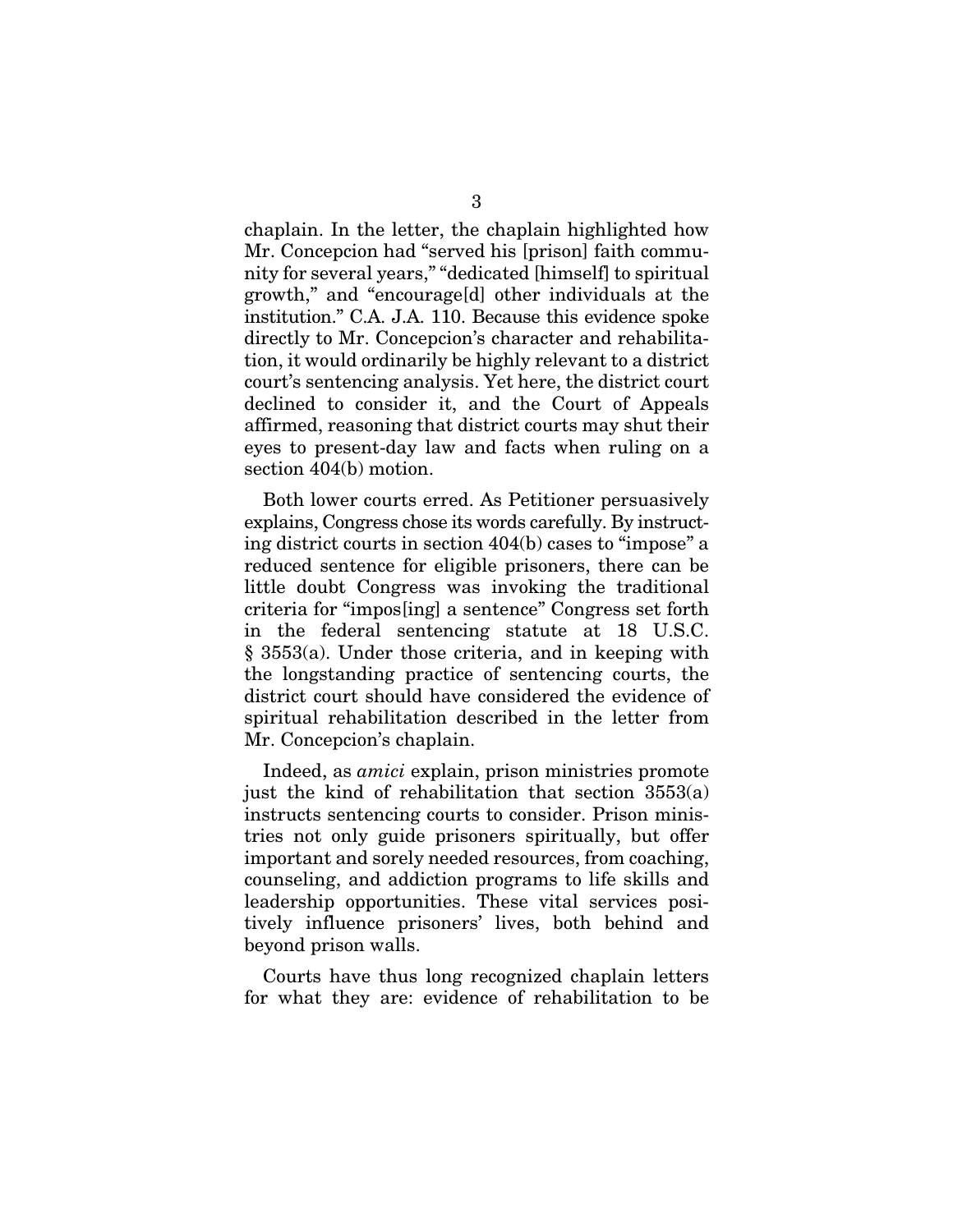carefully considered when sentencing a defendant. And in contrast to the lower courts here, several district courts have likewise considered such evidence in ruling on section 404(b) motions—and correctly so.

This Court should reverse the decision below and hold that evidence like the letter of support submitted by Mr. Concepcion's chaplain should be considered in section 404(b) proceedings, just as it would in any other sentencing proceeding.

### ARGUMENT

### I. Religious ministries and chaplaincies play an important role in prisoner rehabilitation.

Prison ministries and chaplaincies have long offered important rehabilitative resources and services to prisoners. Through faith-based teaching, mentorship, and support, these ministries provide a vital and much-needed service—and a message of hope and redemption for those they serve. *See* Sung Joon Jang et al., *Religion and Misconduct in "Angola" Prison: Conversion, Congregational Participation, Religiosity, and Self-Identities*, 35 Just. Q. 1, 3 (2017) (noting how religion leads prisoners to transform their identities, separating the "new self' from the 'old self" and giving the prisoner "a second chance in life").

Among their many initiatives, prison ministries provide a variety of rehabilitative programs, from women's ministries to leadership training and other courses. *See, e.g.*, *In-Prison Programs*, Prison Fellowship, https://perma.cc/WAH7-4JUG (last visited Nov. 18, 2021). One ministry offers a yearlong "academy" that teaches courses in addiction recovery, healthy relationships, and important life skills such as "financial responsibility, time management, healthy habits, legal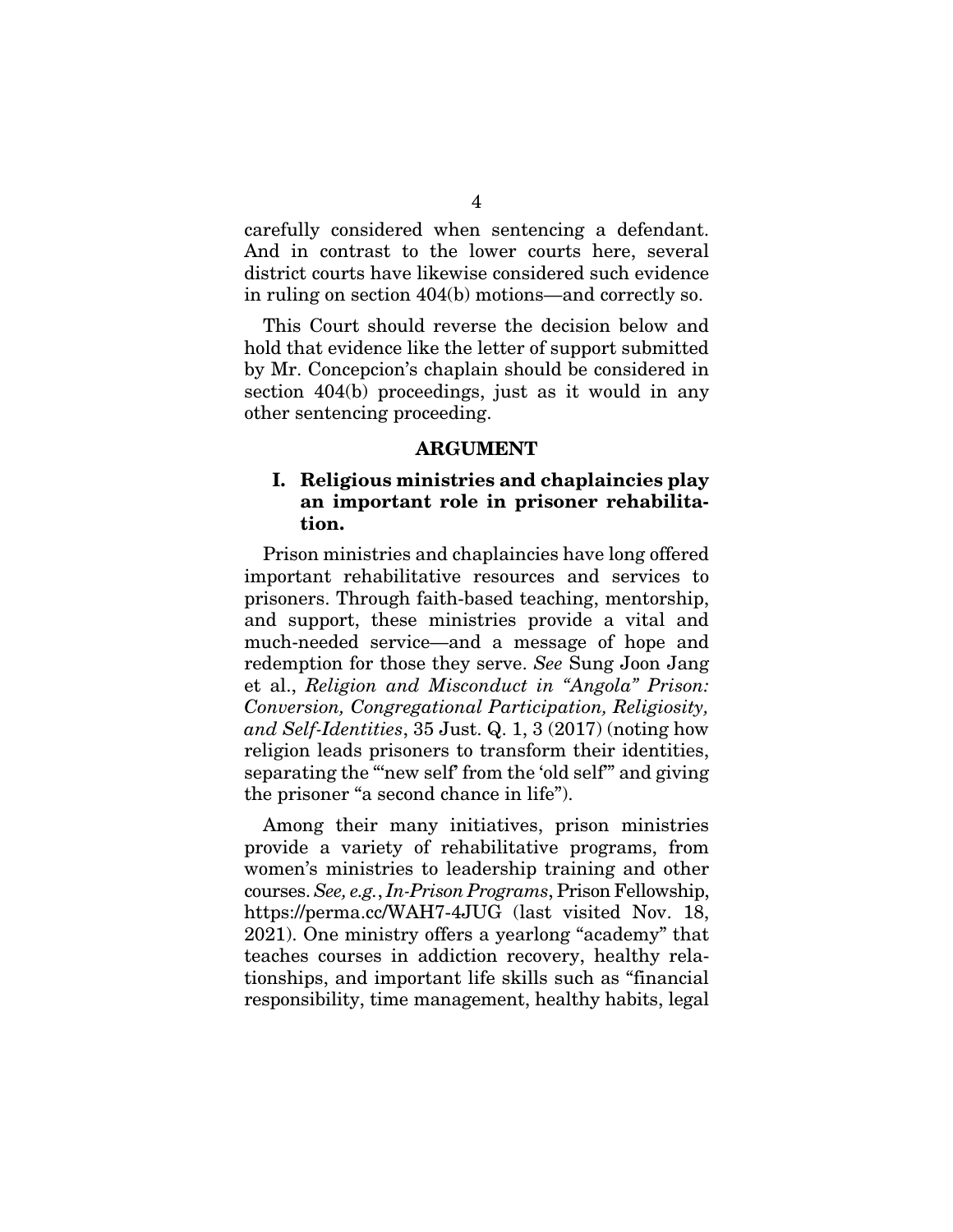issues, employment, and coping skills." *Prison Fellowship Academy*, Prison Fellowship, https://perma.cc/ 4BD3-DW85 (last visited Nov. 18, 2021). Prison ministries not only serve the incarcerated, but also come to the aid of youth in detention, assist released prisoners in reentry and reintegration, and serve families and children of the incarcerated as well as victims. *Sharing God's Grace and Jesus' Love to Incarcerated Individuals Through Correctional Ministry*, Correctional Ministries Institute, https://perma.cc/Z5 GQ-5PC4 (last visited Nov. 17, 2021).

These transformative programs and opportunities aim to create lasting rehabilitative impacts on the participants. And they have proven to do just that: Studies have shown that participating in prison ministry programs helps prisoners to better adjust both while incarcerated and upon release.

Louisiana State Penitentiary provides a compelling case study. Nick-named "Angola," the maximumsecurity facility was known as one of the most violent and dangerous prisons in the country. *See* Michael Hallett et al., The Angola Prison Seminary: Effects of Faith-Based Ministry on Identity Transformation, Desistance, and Rehabilitation 2 (2018). But despite these challenges, officials focused on opening the prison up to religious ministries—and to remarkable success. *See id.* at 13. A five-year Louisiana Department of Corrections study revealed that of those inmates who received faith-based education before their release, only 30% returned to prison. Roy L. Bergeron, Jr., *Faith on the Farm: An Analysis of Angola Prison's Moral Rehabilitation Program Under the Establishment Clause*, 71 La. L. Rev. 1221, 1222 n. 6 (2011). This was well below the statewide recidivism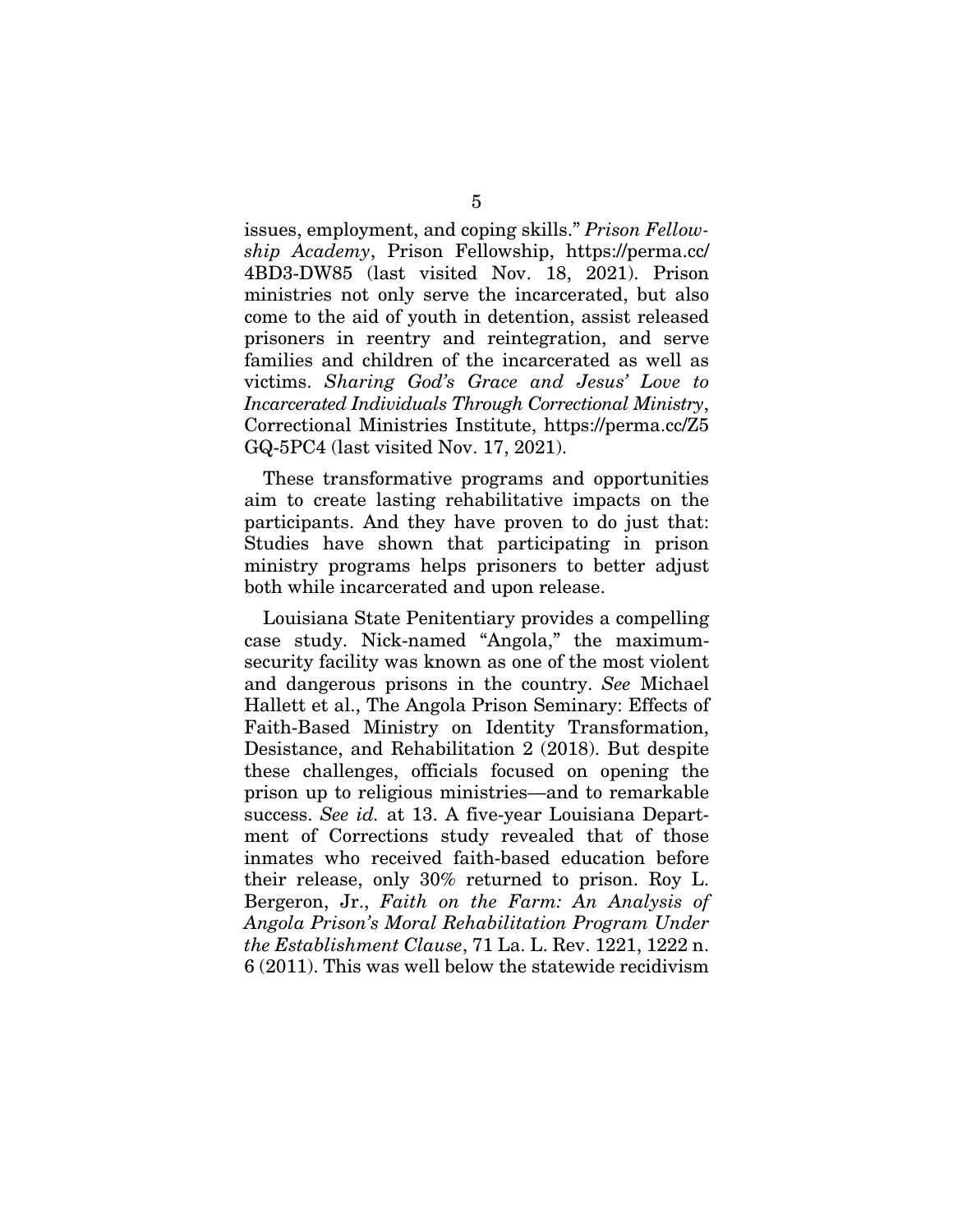rate at the time of 46.6%, and far below the national recidivism rate of 65%. *Id.*

Prisons across the country have followed suit—with similarly remarkable results. A 2003 study of one faith-based prisoner reform program, for example, revealed that graduates were about half as likely as nongraduates to be rearrested or reincarcerated within two years of their release. See Byron R. Johnson & David B. Larson, *The InnerChange Freedom Initiative: A Preliminary Evaluation of a Faith-Based Prison Program*, Center for Research on Religion and Urban Civil Society, 22 (2003), https://per ma.cc/C2YH-H2LS. And these findings continue to be confirmed by more recent studies. For example, a 2016 study of 836 inmates released from Minnesota prisons found that prisoners who had merely been *visited* by external community clergy and mentors were significantly less prone to recidivism. Grant Duwe & Byron R. Johnson, *The Effects of Prison Visits from Community Volunteers on Offender Recidivism*, 96 Prison J. 279, 279 (2016).

Another case study took place at the Riverside Regional Jail in Virginia. From September 2018 to March 2020, 349 prisoners participated in a one-week faith-based program. Byron R. Johnson et.al., *New Hope for Offender Rehabilitation: Assessing the Correctional Trauma Healing Program*, Program on Prosocial Behavior Institute for Studies of Religion, Baylor University, 1, 5 (Mar. 2021), https://perma.cc/FC23-Q5PW. The prisoners who participated in the program experienced "reduce[d] post-traumatic stress disorder as well as enhance[d] prosocial and virtuous behavior among jail inmates." Michael Hallett & Byron Johnson, *A Church Without Walls, Behind Walls: How Evangelicals are Transforming American Prisons*, Public Discourse (Oct. 25, 2021), https://perma.cc/7Z4R-4CD2 (noting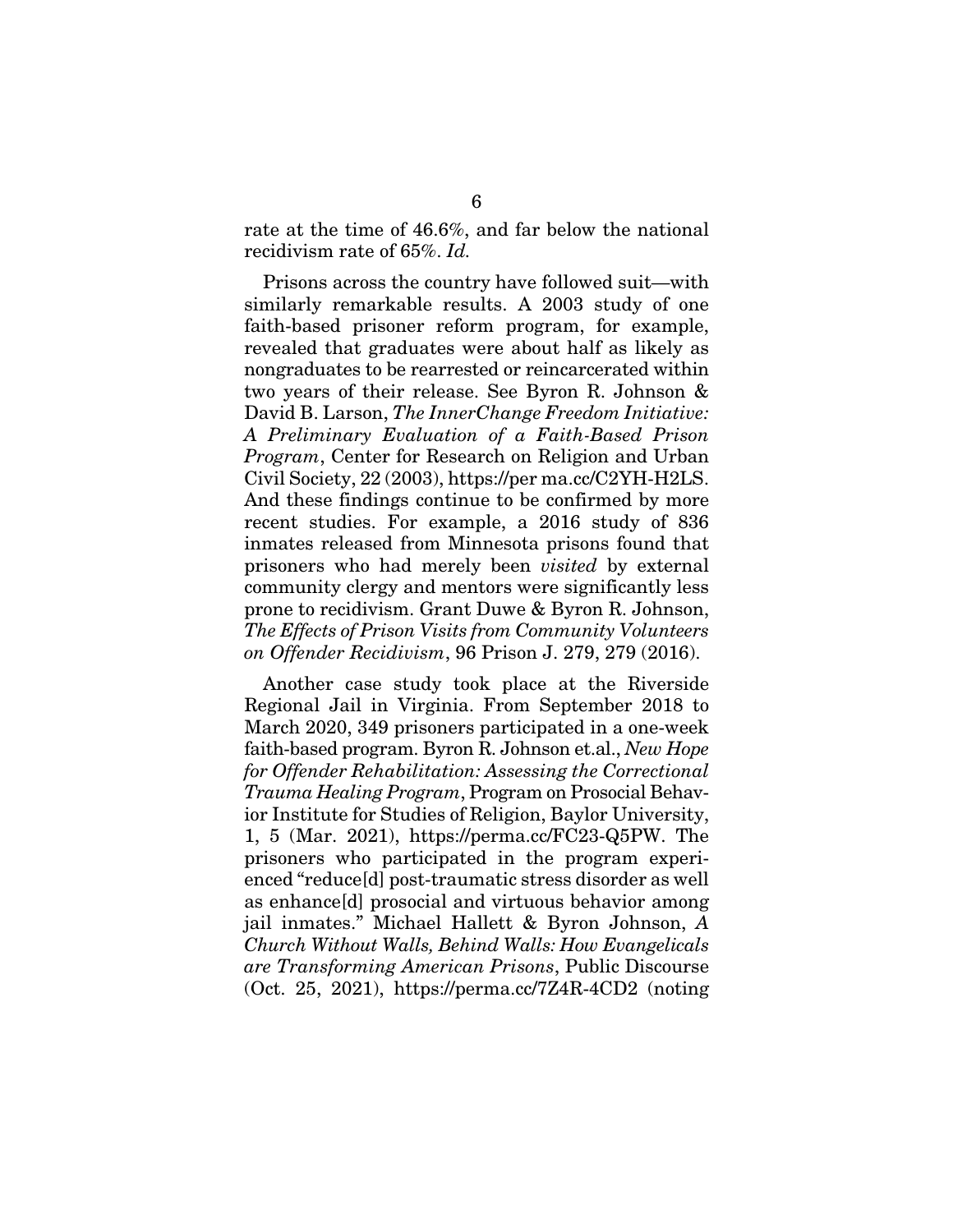how faith-based programming replaces social isolation with emotional support, offering inmates "social capital otherwise totally inaccessible to them"). What's more, the positive effects of the one-week religious study program continued three months *after* inmates completed the program. *See* Johnson et al., *supra*, at 48. These remarkable results may well be explained, in part, by the way faith and spiritual commitment promote "important characteristics such as forgiveness, . . . resilience, . . . and a sense of meaning and purpose in life." *Id.*

In short, religious ministries work—and they work because religion is, at its core, a rehabilitative project. As one researcher put it, "religion's concept of rehabilitation" restores "the inherent worth of the offender as a human being." George Walters-Sleyon, *Studies on Religion and Recidivism: Focus on Roxbury, Dorchester, and Mattapan,* 21 Trotter Rev. 22, 43 (2013).

## II. Sentencing judges can and often do consider prisoners' faith-based growth and rehabilitation as a mitigating factor.

Evidence of a defendant's faith-based growth and rehabilitation has a long track record of being considered in state and federal sentencing proceedings. Indeed, courts have weighed such evidence at various stages of sentencing, from capital sentencing, *see, e.g.*, *Ayers v. Belmontes*, 549 U.S. 7, 12, 18 (2006), to noncapital sentencing, *see, e.g.*, *United States v. Davis*, 763 F. Supp. 645, 653 (D.D.C. 1991), to resentencing, *see, e.g.*, *United States v. McDougal*, 16 F. Supp. 2d 1047, 1049 (E.D. Ark. 1998), to compassionate release, *see, e.g.*, *United States v. Hasanoff*, No. 10-CR-162 (KMW), 2020 WL 6285308, at \*5–6 (S.D.N.Y. Oct. 27, 2020).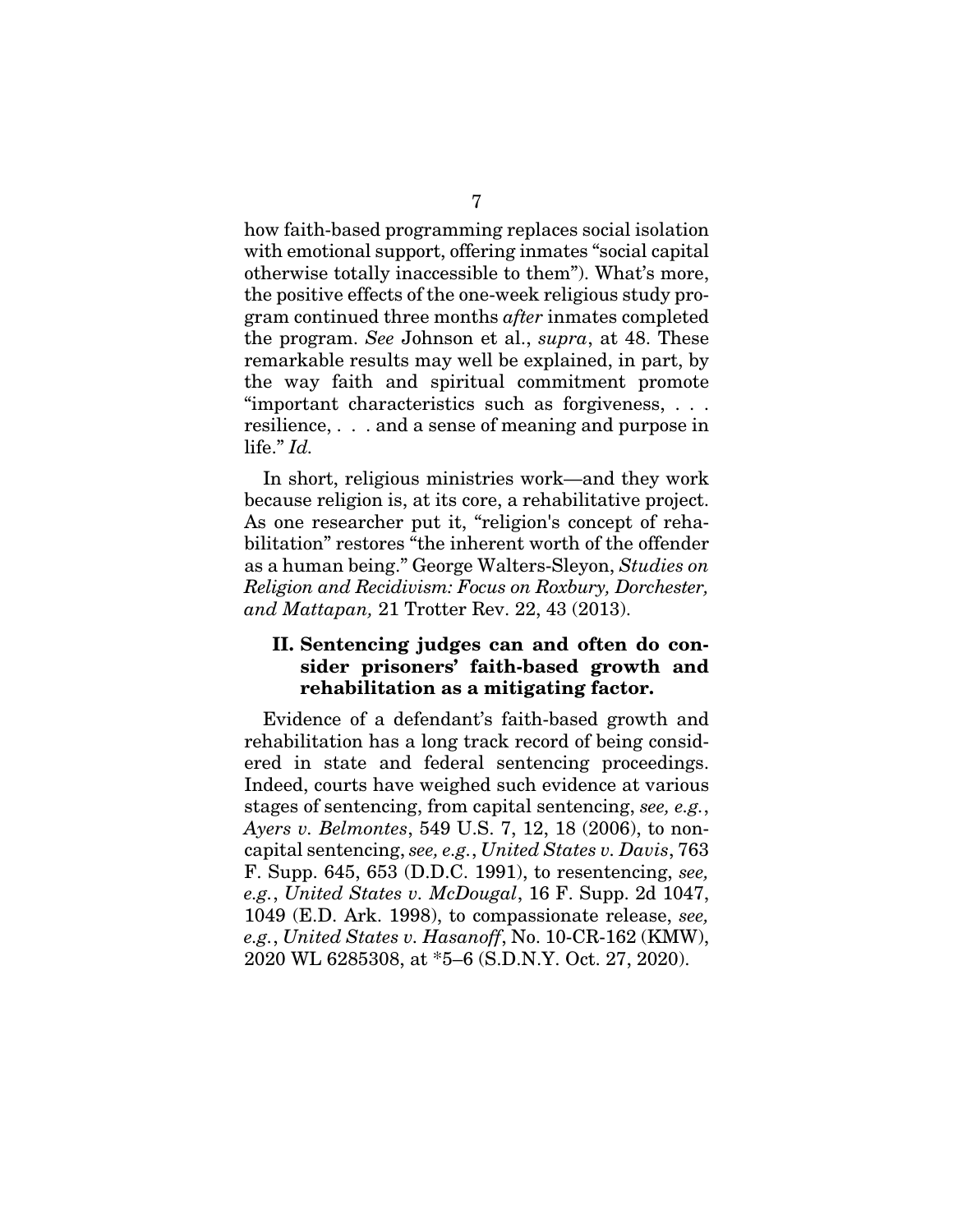As a threshold matter, courts must know when it is appropriate to consider religion and when it is not. On the one hand, as case law and the Sentencing Guidelines make clear, religious belief itself is not a permissible sentencing factor. *See Zant v. Stephens*, 462 U.S. 862, 885 (1983); U.S.S.G. § 5H1.10 (religion is not a relevant sentencing factor). But on the other hand, courts do properly consider the rehabilitative *effects* of religious belief on a defendant.

The Court observed this distinction in *Ayers*. 549 U.S. at 18. The issue there was whether a state court's jury instructions at a capital sentencing hearing unconstitutionally blocked the jury from considering the defendant's embrace of religion and its attendant benefits as relevant mitigating evidence. *Id.* at 9–12. The defendant testified that he had entered a church sponsorship program, had been baptized, and was pursuing a more religious life. *Id.* at 11. His prisonministry chaplains and church sponsors also testified that the defendant had been a "positive influence" and, if given a life sentence, would contribute to prison ministries by counseling other prisoners to avoid the mistakes he had made. *Id.* at 12. Even the prosecutor agreed that while a prisoner's finding of religion by itself shouldn't be a factor, *id.* at 17–18, the "extensive forward-looking evidence" from his chaplains and church sponsors could be considered, *id.* at 16–17. The Court agreed, noting that "it would be counterintuitive if a defendant's capacity to redeem himself through good works could not extenuate his offense." *Id.* at 15– 16. In short, all parties and the Court agreed that the defendant's "'religious experience'" was "'a proper subject of consideration.'" *Id.* at 17.

Federal courts likewise consider evidence of faithbased growth and rehabilitation, which can take many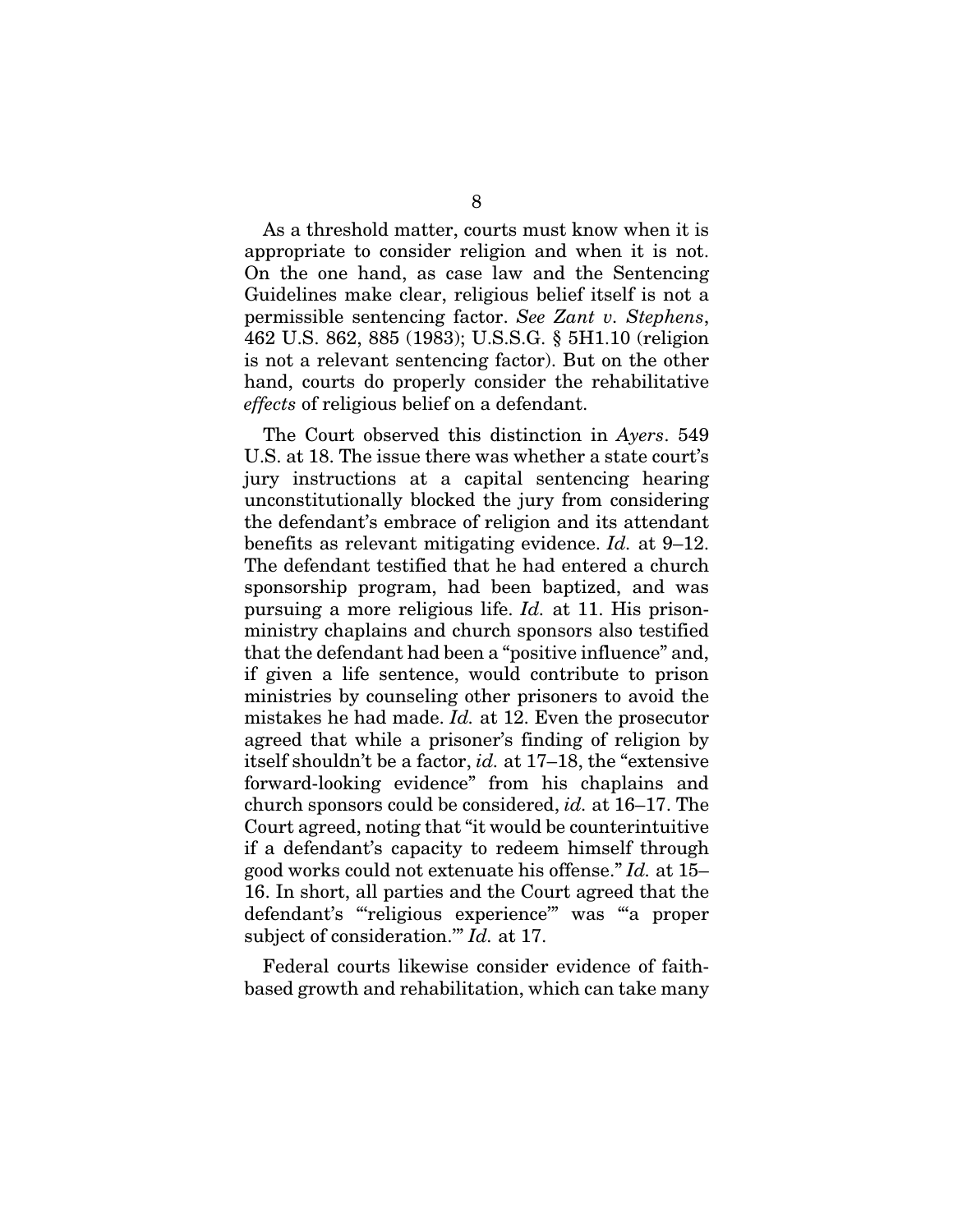forms. As in *Ayers*, prison chaplains often testify at sentencing hearings about a defendant's rehabilitation and good behavior. *See, e.g.*, *United States v. Walker*, 920 F.2d 513, 516 (8th Cir. 1990); *United States v. Lawrence*, 735 F.3d 385, 421 (6th Cir. 2013). Chaplains also submit letters of support (as the prison chaplain here did in support of Petitioner) to the same effect. *See, e.g.*, *United States v. Damer*, 910 F.2d 1239, 1240 (5th Cir. 1990); *United States v. Pardue*, 466 F. App'x 527, 529 (6th Cir. 2012).

In the last two years alone, as courts have been flooded with prisoner applications for compassionate release due to the pandemic, district court judges have routinely considered evidence of faith-based growth and rehabilitation. *See, e.g., United States v. Torres*, 464 F. Supp. 3d 651, 663 (S.D.N.Y. 2020); *United States v. Marks*, 455 F. Supp. 3d 17, 33 (W.D.N.Y. 2020); *United States v. Glover*, No. 07-CR-00152-4 (ESH), 2020 WL 4923635, at \*4 (D.D.C. Aug. 21, 2020); *United States v. Marshall*, No. 3:10-CR-30017-RAL, 2021 WL 1017489, at \*5 (D.S.D. Mar. 17, 2021); *United States v. Whitener*, No. 3:90-CR-85-MOC-1, 2021 WL 2227330, at \*5–6 (W.D.N.C. June 2, 2021); *United States v. Suazo*, No. 17-53(3) ADM/HB, 2021 WL 83270, at \*1 (D. Minn. Jan. 11, 2021); *United States* v. *Nagi*, No. 06-CR-20465, 2021 WL 5114579, at \*2 (E.D. Mich. Nov. 3, 2021); *United States v. Bolden*, No. 3:98-CR-107-CRS, 2021 WL 2228060, at \*5 (W.D. Ky. June 1, 2021); *United States v. Navarro*, No. 4:11-CR-000196, 2021 WL 3603587, at \*4 (E.D. Tex. Aug. 13, 2021); *United States v. Herrera-Genao*, No. 07-454, 2021 WL 2451820, at \*7 (D.N.J. June 16, 2021).

To note just a few examples, district courts have considered evidence of defendants preaching at prison church, promoting "peace and harmony," and serving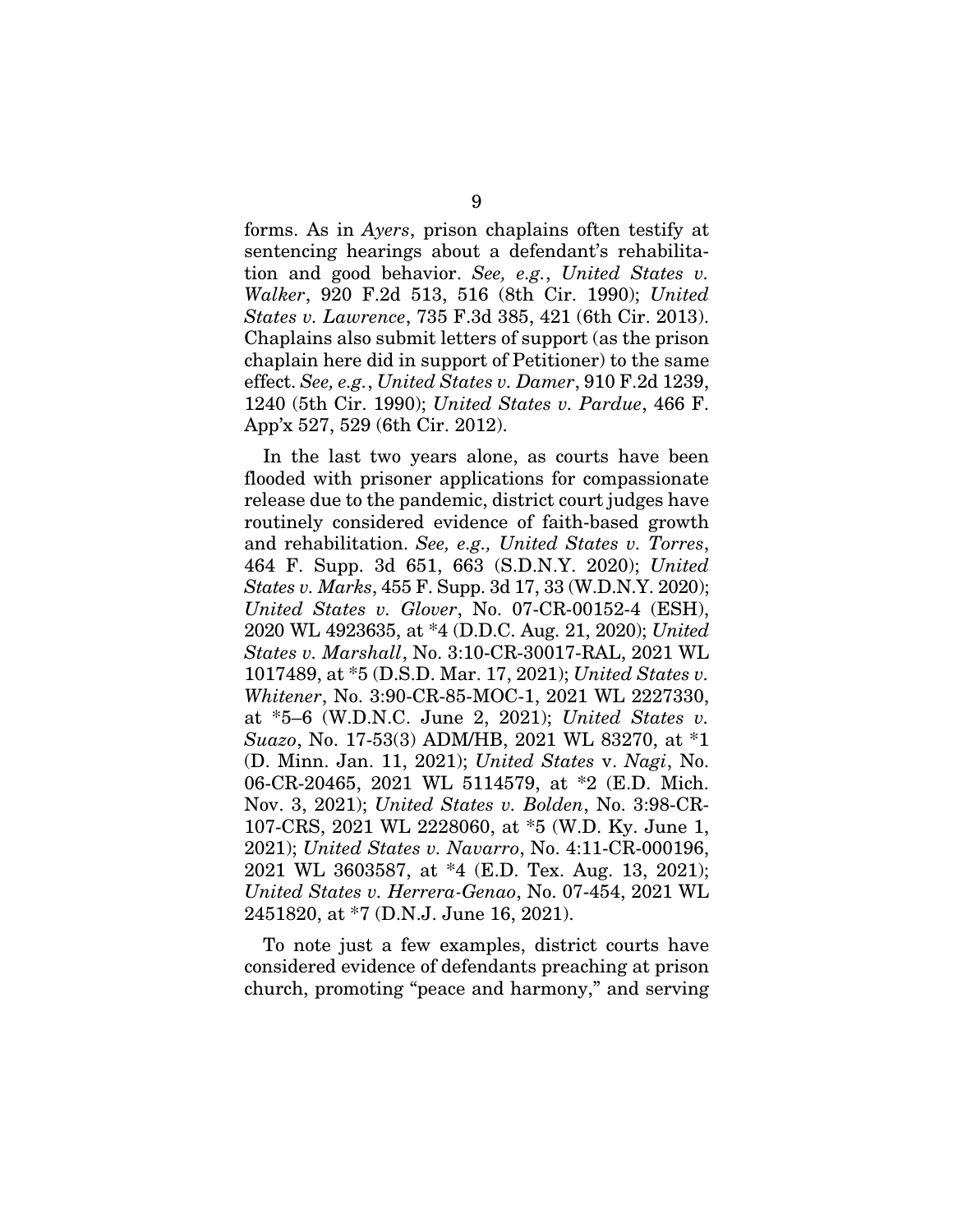as a "leader in the inmate community," *Glover*, 2020 WL 4923635, at \*4; becoming "actively involved" in prison inter-faith chaplain programs and mentoring other inmates, *Nagi*, 2021 WL 5114579 at \*2; providing "support and spiritual guidance" to fellow inmates as ordained ministers, *Bolden*, 2021 WL 2228060, at \*5; and serving other inmates as pastors, ushers, or bible study leaders, *Torres*, 464 F. Supp. 3d at 663 (noting that defendants "exceed[ed] the bounds of what we consider rehabilitation").

As these cases show, spiritual conversion often bears precisely the kind of rehabilitative fruits (such as taking responsibility, showing remorse, and developing leadership skills) that judges look to when imposing a sentence. Indeed, in some cases, such forward-looking evidence of a defendant's "capacity to redeem himself" may be not just relevant, but required. *Ayers*, 549 U.S. at 15–16.

## III. Ignoring evidence of Petitioner's faithbased transformation and good works would flout the First Step Act's text and remedial purpose.

Mr. Concepcion submitted a prison chaplain's letter to support his motion for a reduced sentence under the Act. *See* C.A. J.A. 100. Like the many other examples discussed above, the chaplain's letter emphasized Mr. Concepcion's personal spiritual growth, his leadership within his religious community, and his positive influence on the prison population. As the letter notes, he has "served his faith community for several years," dedicates himself to personal spiritual growth by "meeting with a volunteer spiritual advisor weekly, and "leads his faith community by being a positive influence and directing them in how to have long lasting spiritual growth." *Id.* at 110.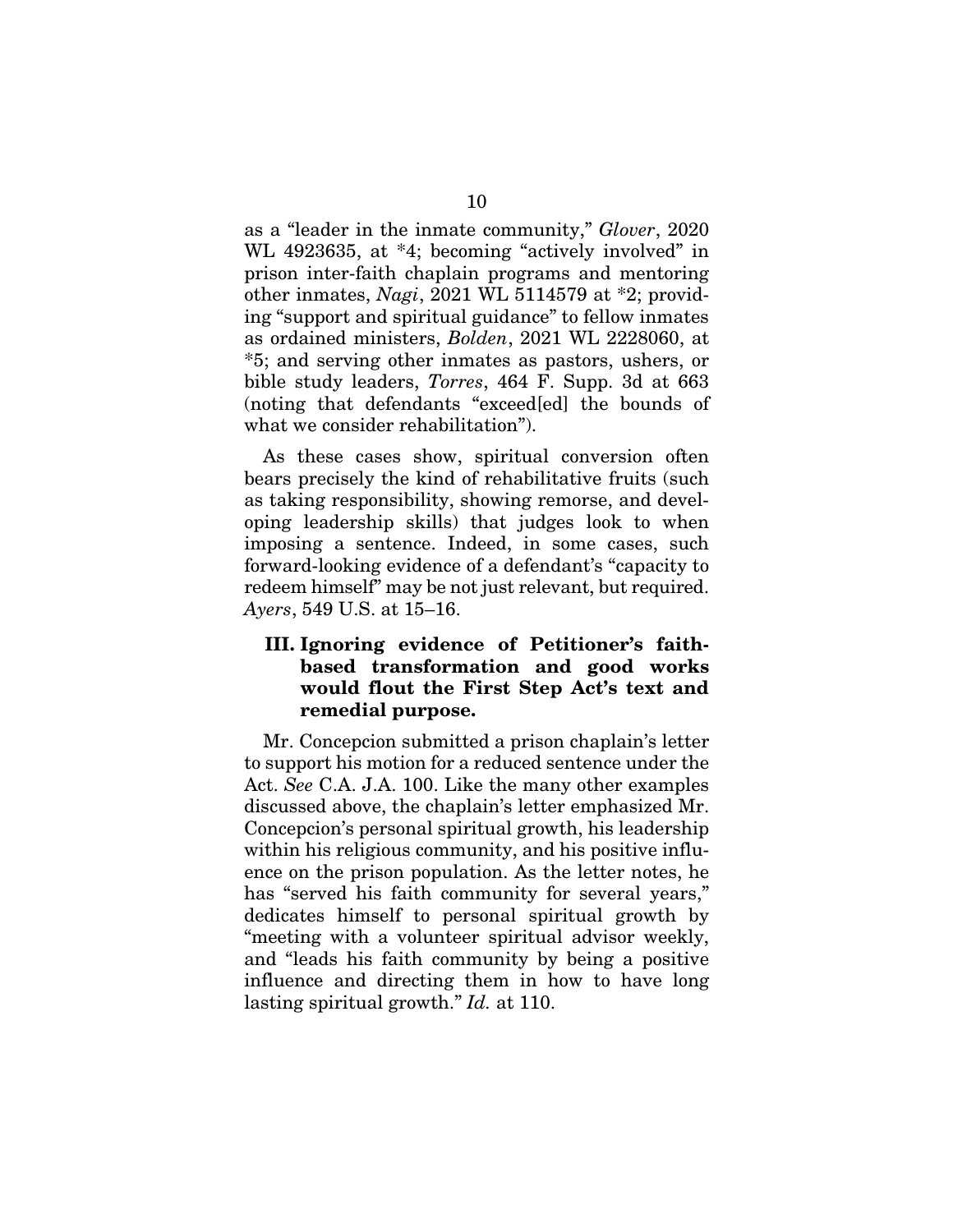Although this evidence should be relevant to the sentencing analysis, the district court below declined to consider it. Reasoning that the First Step Act "does not authorize a plenary resentencing," *United States v. Concepcion*, No. 07-10197-WGY, 2019 WL 4804780, at \*3 (D. Mass. Oct. 1, 2019), the court ruled out consideration of any intervening "factual [developments], such as post-offense conduct by the defendant." *United States v. Concepcion*, 991 F.3d 279, 294 (1st Cir. 2021) (Barron, J., dissenting). This Court should hold that the district court erred. In keeping with the Act's text and purpose, the district court should have considered Petitioner's evidence of spiritual growth, service, and leadership.

Indeed, in just the few years the Act has been on the books, courts ruling on section 404(b) motions have often relied on evidence of spiritual growth as a factor. *See, e.g.*, *United States v. Cotton*, No. 6:00-CR-60029- 01, 2021 WL 1390403 at \*4 (W.D. La. Apr. 12, 2021) (district court considered a chaplain's support letter outlining the defendant's spiritual growth and positive leadership within the faith community); *United States v. Roper*, No. 3:08-CR-59, 2020 WL 5200827 at \*1–2 (N.D.W. Va. Aug. 31, 2020) (district court relied on two prison chaplains' letters highlighting the defendant's church choir leadership and attesting that the defendant had "truly made a profound change in his life"); *United States v. Black*, No. 2:94-CR-15- FL-9, 2021 WL 297573, at \*4–5 (E.D.N.C. Jan. 28, 2021) (district court cited a chaplain's report praising the defendant as a "faithful participant in religious programming" and someone who "show[ed] others equal dignity and loyalty"); *United States v. Knight*, No. 1:98cr03, 2021 WL 266341, at \*9–10 (W.D. Pa. Jan. 27, 2021) (district court considered evidence that the defendant served as an inmate chaplain and mentored other inmates).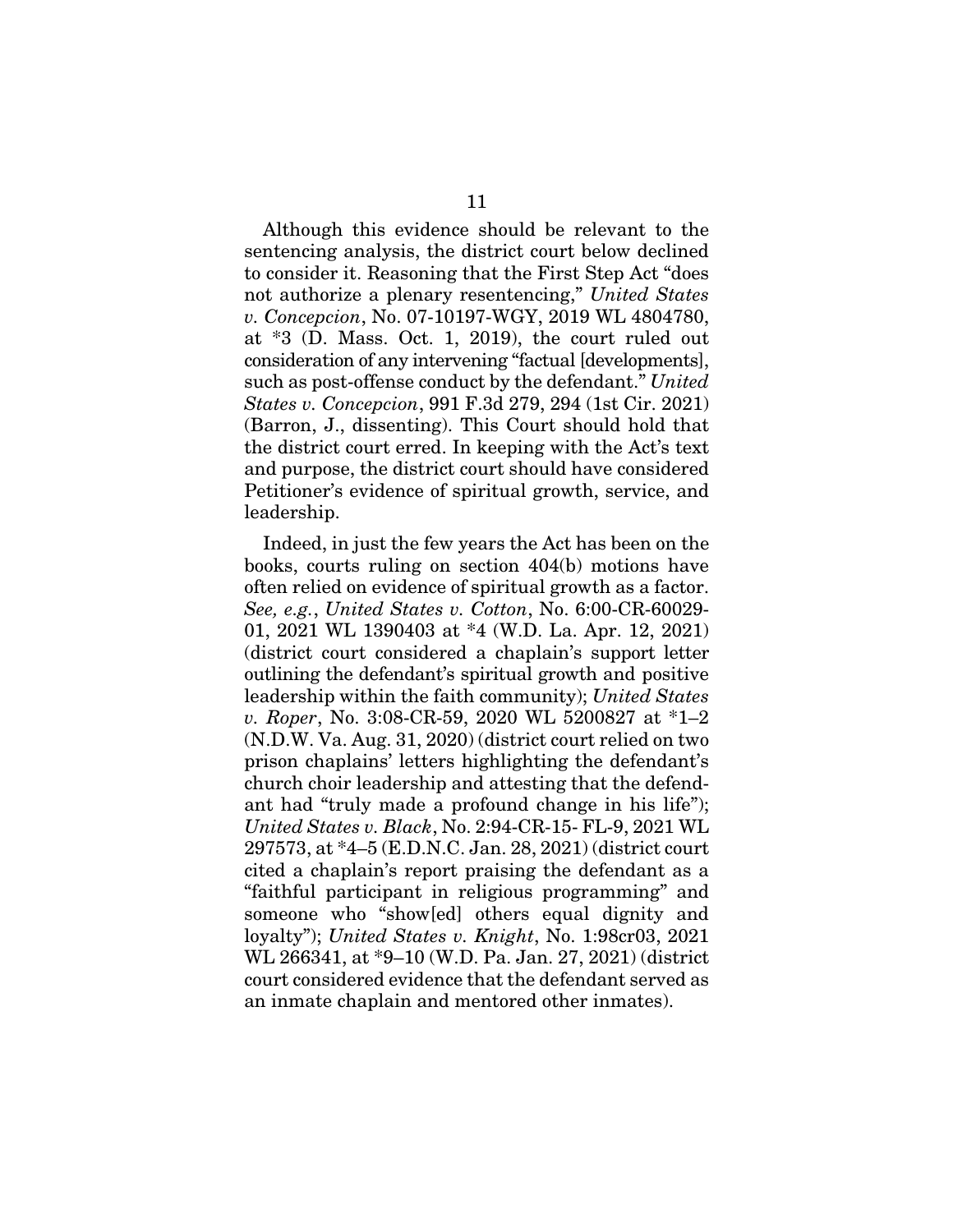These lower courts' consideration of religious participation, community leadership, and character development was fully compatible not only with the longstanding practice of sentencing courts discussed above, but with the text and purpose of the First Step Act itself.

Section 404 of the Act authorizes the district court to "impose a reduced sentence" on defendants previously convicted of cocaine offenses under a disparate sentencing regime. § 404(b). That phrase should be read *in pari materia* with the phrase "impos[ing] a sentence" in the federal sentencing statute. 18 U.S.C. § 3553(a). That statute, in turn, instructs courts imposing a sentence to consider "the history and characteristics of the defendant." *Id.*  $\frac{1}{5}$  3553(a)(1). To that end, courts should take care that the "sentence imposed" provides the defendant with "needed educational or vocational training . . . or other correctional treatment in the most effective manner." *Id.* §  $3553(a)(2)(D)$ .

Considering the defendant's spiritual growth and good works accords with section 3553's instruction to take into account the defendant's history and character. And considering chaplain support letters—especially when they highlight the defendant's religious studies and leadership—is consistent with district courts' obligation to consider a defendant's educational training and other effective treatment.

Taking such evidence into account also furthers the First Step Act's broad remedial aims. Because the Act is a "strong remedial statute[], meant to rectify disproportionate and racially disparate sentencing penalties," courts conducting section 404 proceedings should consider "all relevant factors," including "postsentencing conduct[,] and other relevant information about a defendant's history and conduct." *United States v. Lawrence*, 1 F.4th 40, 47 (D.C. Cir. 2021) (quoting